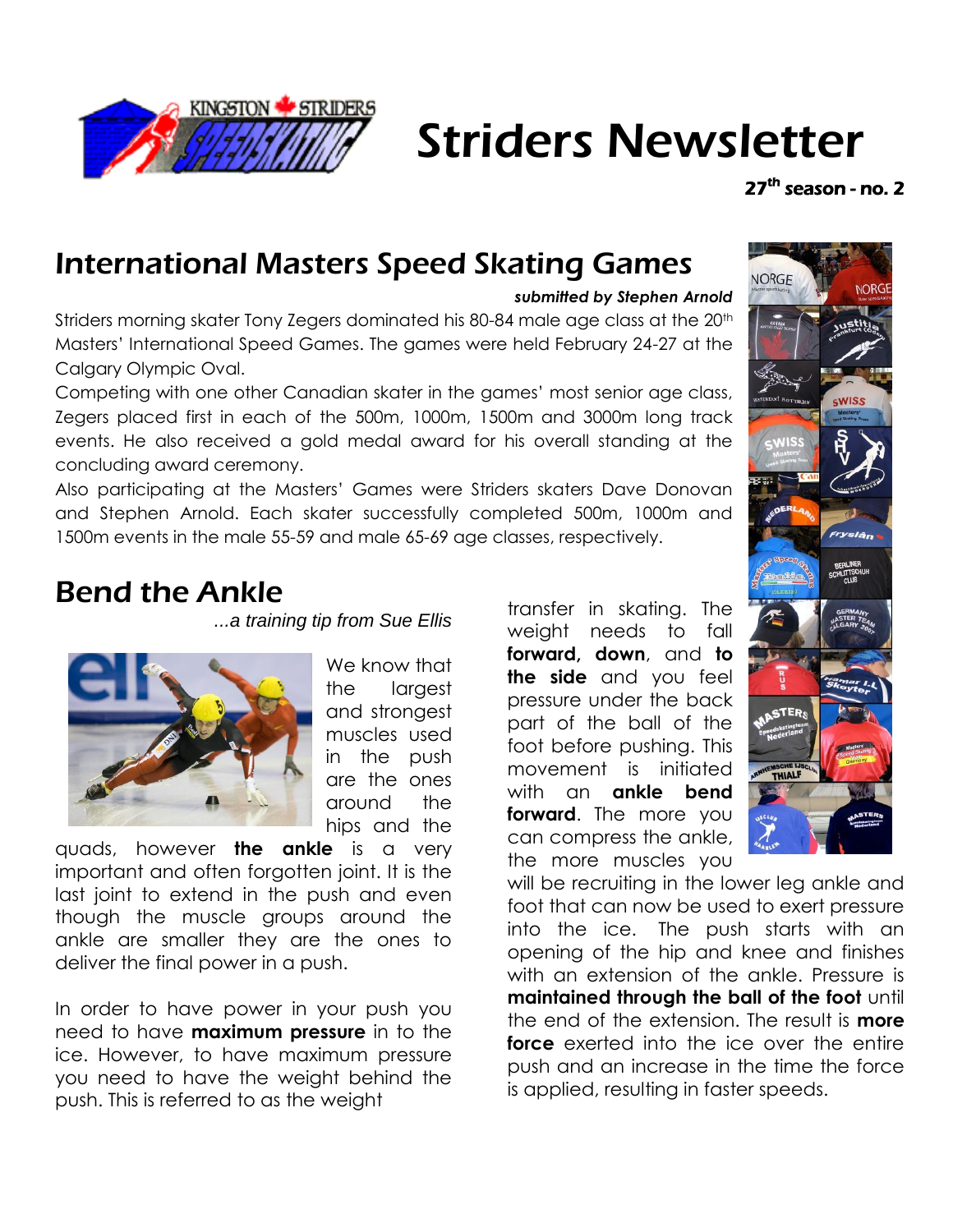# Youth Short Track Competition Season Comes to an End

Throughout the year, Kingston Striders have been active in competition both at the regional and provincial levels. Here is a wrap-up of the competition season, along with the names of Kingston competitors participating:



### *October 23-24 2010 Eastern Regional #1 (Ottawa)*

Sarah Ball, Aliya Howard (silver medal) and Jeremy Lavallee

### *November 13 2010 Eastern Regional #2 (Kingston, ladder meet)*

Ryan Frost-Garant, Jeremy Lavallee, William Petznick, Daniel Sargeant, Mathieu Symons, Nicholas Symons, Thomas Watson, Sarah Ball, Aliya Howard and Paul Sturgeon

#### *December 3 2010 Eastern Regional #3 (Markham)* Alexander Arellano (bronze medal) and Jeremy Lavallee

*January 8, 2011 Eastern Regional #4 (Clarington)* Alexander Arellano, Aliya Howard, Jeremy Lavallee and William Petznick

### *January 29 2011 Eastern Regional #5 (St Lawrence)*

Sarah Ball, Aliya Howard, Brennoch Keiley (bronze medal), Seamus Keiley, Jeremy Lavallee, Eric Sturgeon and Paul Sturgeon



#### *February 26 2011 Eastern Regional #6 (Gloucester)*

Alexander Arellano, Jeremy Lavallee, Eric Sturgeon, Paul Sturgeon, Mathieu Symons, Nicholas Symons (bronze medal) and Alexandre Therrien

Provincial level skaters (Ontario Cup series) are Laura Ball, Aliya Howard, and Sarah Ball. As of February 1, 2011, Laura was ranked 16<sup>th</sup> and Aliya 13<sup>th</sup> among midget girls, while Sarah was ranked 7<sup>th</sup> among juvenile women. The rankings list is based on time, age and gender, and is what selects skaters for participation in the Ontario Cup series leading up to provincial championships. At Provincial Championships in London on March 5 and 6, 2011, Laura finished  $\_\_$  and Sarah finished  $\_\_$ 

in their respective age groupings. Aliya did not skate.

### **Gloucester Eastern Regional** *submitted by Pierre Lavallee*

Seven Striders participated in the Gloucester meet and every single one of them achieved PB's in their respective distances. After everyone had a chance to race 2 regular distances we were introduced to new races like the Slalom for the Pee Wee age category, the 111m Pursuit for the Bantam /Midget age groups and the 2 Person 10 Minute Relay for the racers 12 and older. All of our skaters performed very well. Coach Steve and Kelly can be very proud of their skaters and we parents would like

to take this opportunity to thank them for their dedication to the club, coaching skills and overall positive impact they have on our skaters.

At the end of the day, we celebrated our skaters' achievements by having dinner together at the restaurant. Thanks to the parents for helping out throughout the day and making this meet enjoyable for everyone and most certainly my best so far.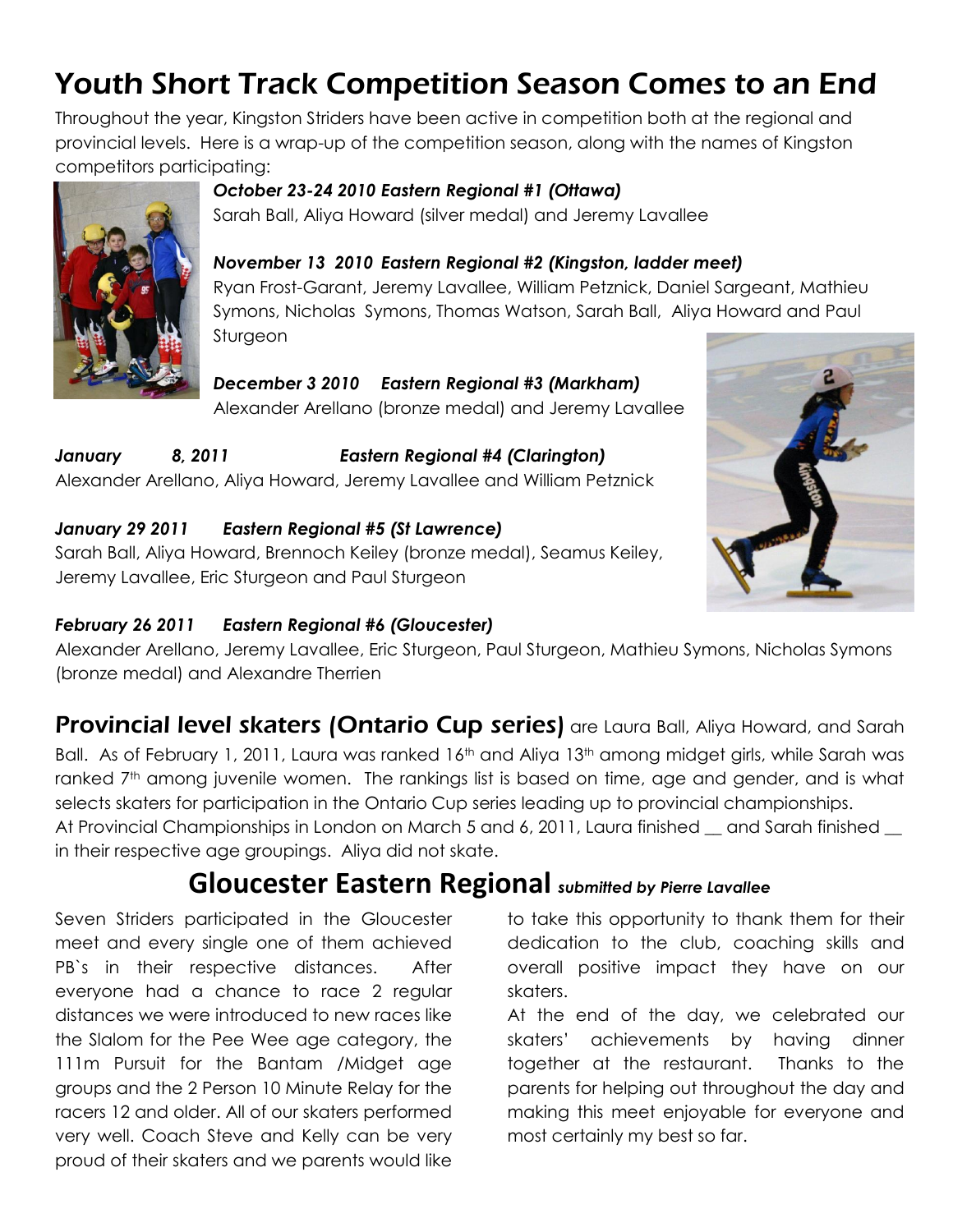#### The Strider Sideliner asks.... WHAT DO YOU LIKE MOST ABOUT SPEED SKATING?



"Racing and competitions!"

**Mathieu, age 9**



"Crossovers." **William, age 6**



"Maybe....skating long distances?" **Seamus, age 6**



"It's very fun and enjoyable and you get to meet new friends."

**Chloe, age 9**



"I like to do crossovers because it feels kinda cool."

#### **Brennoch, age 8**



"Everything!" **Julia, age 8**

### Special Olympics Ontario Winter Games

Darren Dykstra travelled to Thunder Bay in late January to represent Kingston at the Special Olympics Ontario Winter games. Darren enjoyed his trip and was a pleasure to travel with, according to his SO coach John Murphy. Darren had a strong showing in all of his events, earning two silver medals for his efforts. He is shown here receiving



his medal in the Master's 1000m event from former NHLer Brian Burke.

# Kingston Striders do Portland

(and other Morning Skater news)*submitted by Dave Marcassa*

The last weekend in January saw a strong contingent of Striders gathering in Portland to take part in the  $7<sup>th</sup>$  annual Skate the Lake day of racing. For those of you that have never been there the town of Portland out does itself, preparing a 1 km natural oval on the bay, providing all kinds of food and prizes and generally going over board to host an event with just the right mix of fun and competition.



David Marcassa and Ellen Mooney, old timers from the morning group, combined with amazing newcomers Luanne Halerwich, Lorraine Ferrel, and Steve Overvelde to occupy 5 of the top 15 spots in the 5 km race. Tess Overvelde proudly represented Kingston in the children's 5 km . The Kuntz family showed up later in the morning to bring fresh legs and energy to the 10 km. Ray and Max joined Ellen and David to again bring a strong

Kingston presence to the race. Ron Boyd, an ex Kingston strider came out of retirement to grind out a heroic 10 km effort considering he had not been on skates all year.

Graham Lodge then joined the Kingston contingent to create a 5 person relay team that finished a close second to the Belleville crew in what is becoming a good natured annual grudge match.

The indefatigable Mr. Lodge then went on to skate the final race of the day finishing  $13<sup>th</sup>$  in the 25 km main event. Not bad for a guy in his 70's.

The morning group continues to put in the laps. Pierre Lavallee has returned from the injury list with open arms although it takes the combined forces of the entire crew to stop him from handling the mats. Our two Queen's students have sadly replaced him on the injury list(skiing and rugby injuries, speed skating, naturally remains blameless) but will hopefully return soon.

Hope to see everyone out at the skate-a - thon on March 8<sup>th</sup>.